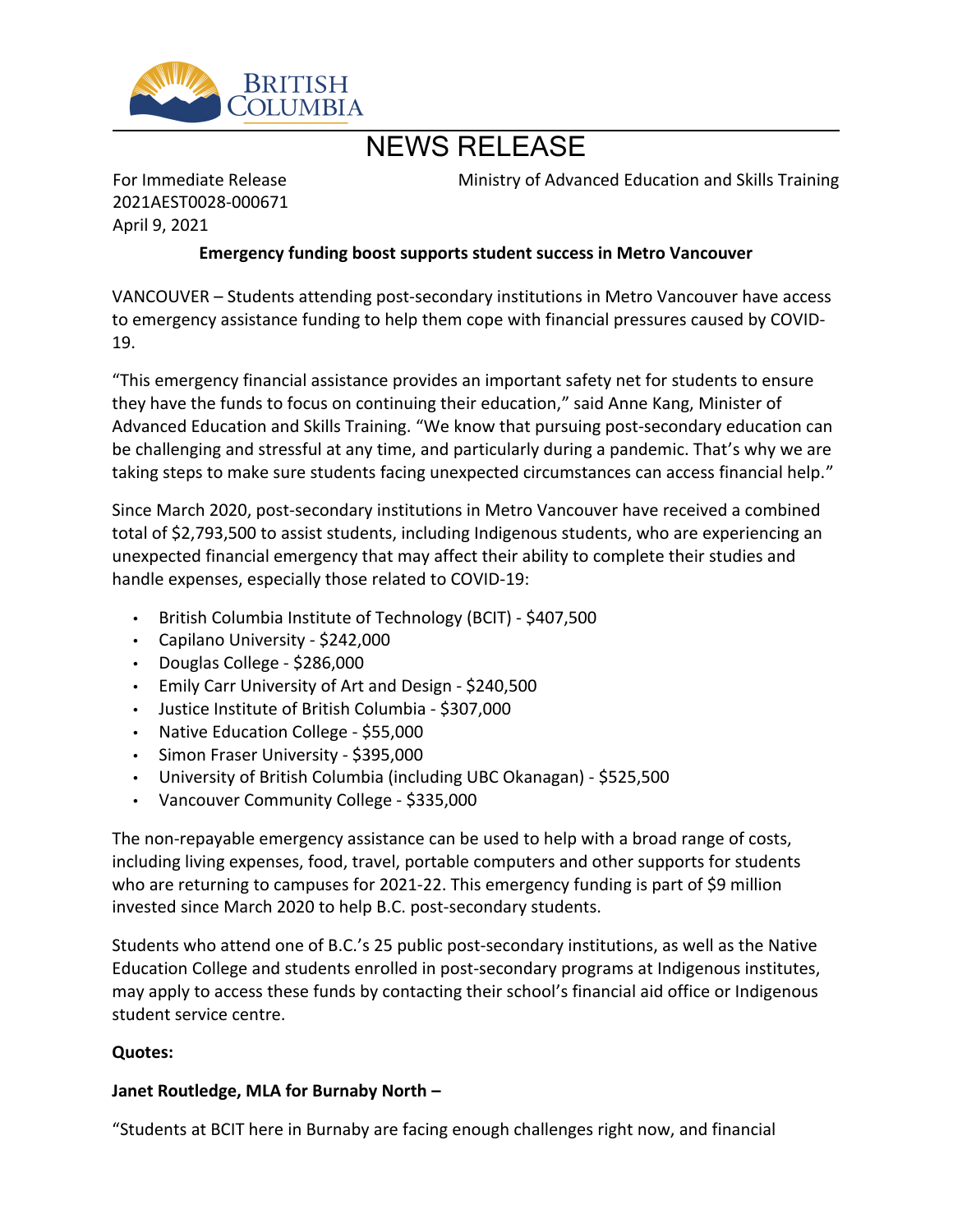emergencies shouldn't get in the way of their education or their goals. This fund will help students to handle unexpected expenses so they can stay focused on learning."

### Bowinn Ma, MLA for North Vancouver-Lonsdale -

͞Post-secondary students in B.C. have managed to adapt quickly to the changing environment over the last year. This emergency financial assistance will help students continue with their studies and cover some of the unexpected costs they may have had."

#### Brenda Bailey, MLA for Vancouver-False Creek -

͞COVID-19 has turned all of our lives upside down, and this is especially true for many postsecondary students who have had to juggle their studies and make ends meet in light of job losses or a reduction in income. We know that students are under many pressures and this emergency, non-repayable funding will be there to help with unexpected costs that can prevent them from focusing on their studies and pursuing their ambitions.<sup>"</sup>

A backgrounder follows.

### **Contact:**

Sean Leslie Ministry of Advanced Education and Skills **Training** sean.leslie@gov.bc.ca 250 893-4403

Connect with the Province of B.C. at: [news.gov.bc.ca/connect](http://news.gov.bc.ca/connect)